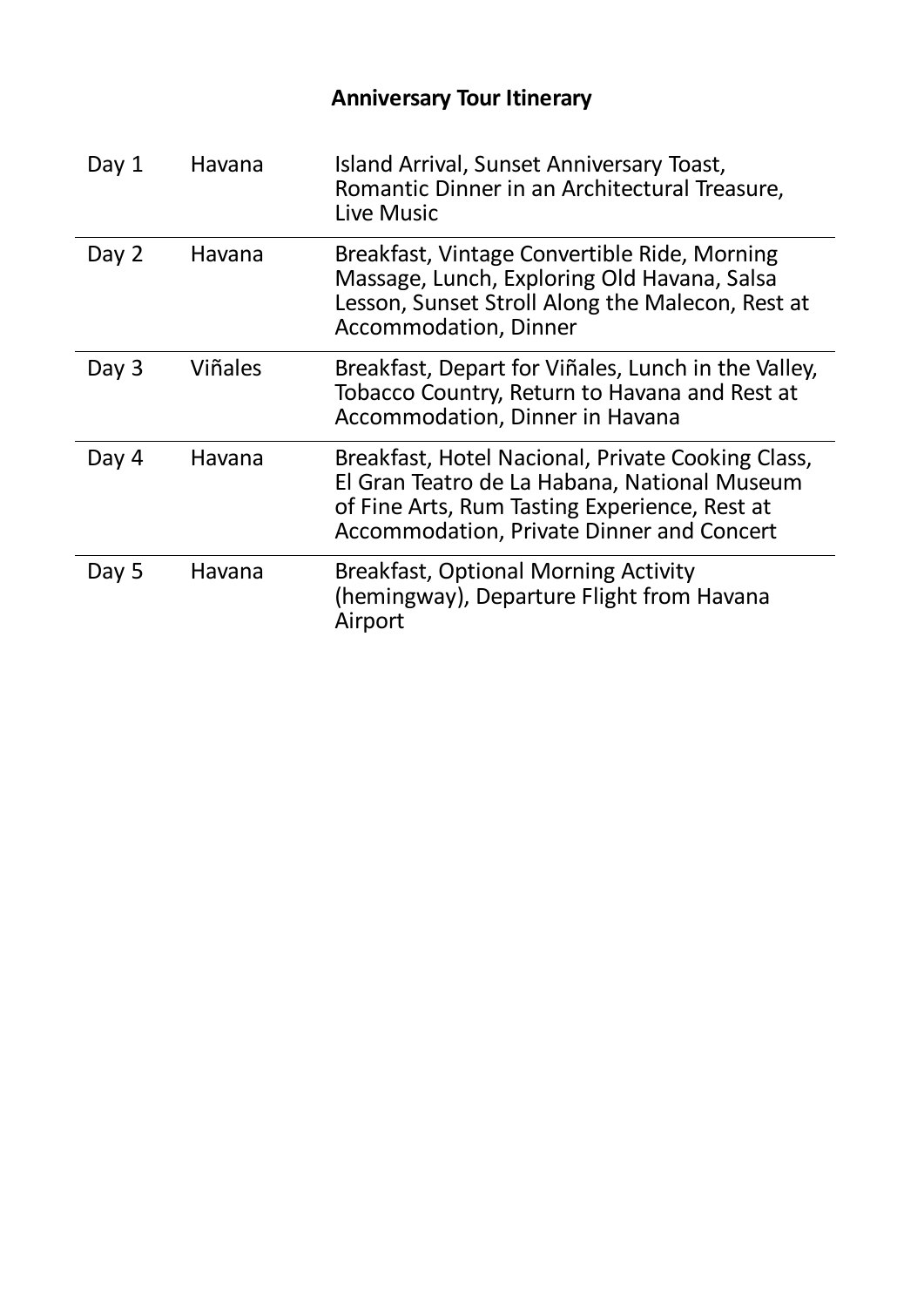### **Day 1**

Havana

Island Arrival, Sunset Anniversary Toast, Romantic Dinner in an Architectural Treasure, Live Music

| Time                               | <b>Activity</b>                                    | <b>Description</b>                                                                                                                      |
|------------------------------------|----------------------------------------------------|-----------------------------------------------------------------------------------------------------------------------------------------|
| 12:00 PM -<br>1:00 PM              | <b>Island Arrival</b>                              | Your driver will meet you at the airport, and you'll be<br>taken to your accommodation to freshen up.                                   |
| $5:30$ PM -<br>6:30 PM             | <b>Sunset Anniversary</b><br>Toast                 | Welcome to Havana! Kick-off your anniversary celebration<br>with fresh-made mojitos and live local musicians playing<br>Cuban classics. |
| $7:00 \, \text{PM}$ -<br>$8:20$ PM | Romantic Dinner in<br>an Architectural<br>Treasure | Dinner at a historic mansion, offering quintessential<br>Cuban ambience and serving Cuban specialty dishes.                             |
| $8:30$ PM -<br>$9:30$ PM           | Live Music                                         | Experience Cuban rhythm with a live local music<br>performance.                                                                         |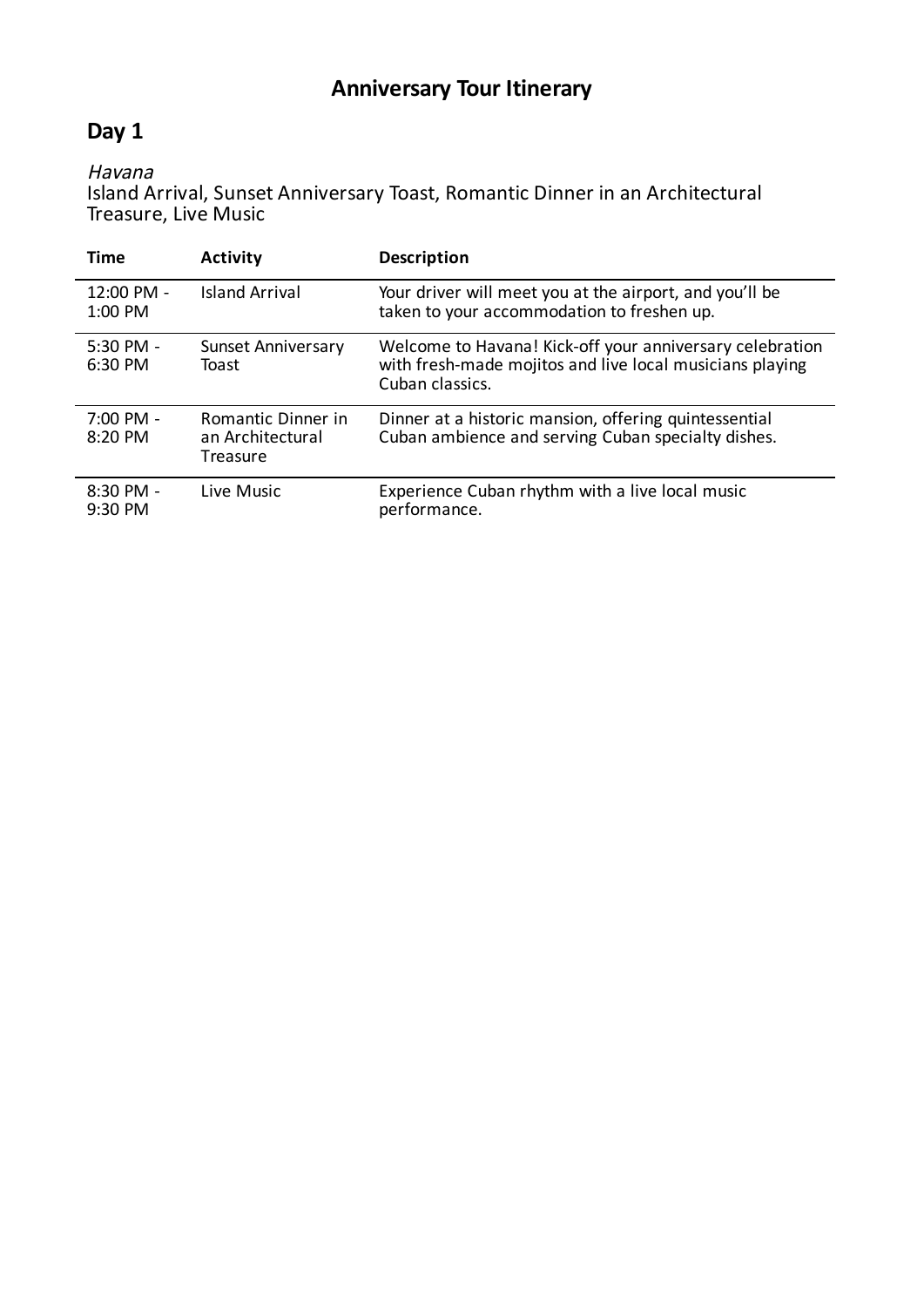### **Day 2**

#### Havana

Breakfast, Vintage Convertible Ride, Morning Massage, Lunch, Exploring Old Havana, Salsa Lesson, Sunset Stroll Along the Malecon, Rest at Accommodation, Dinner

| <b>Time</b>             | <b>Activity</b>                           | <b>Description</b>                                                                                                                                                                                                                                                                                                                          |
|-------------------------|-------------------------------------------|---------------------------------------------------------------------------------------------------------------------------------------------------------------------------------------------------------------------------------------------------------------------------------------------------------------------------------------------|
| $8:30$ AM -<br>9:30 AM  | <b>Breakfast</b>                          | Full breakfast provided at your accommodation.                                                                                                                                                                                                                                                                                              |
| 9:30 AM -<br>11:00 AM   | Vintage Convertible<br>Ride               | Hop into a vintage classic American convertible car to<br>cruise throughout Havana's neighborhoods, and capture<br>the special moment with photos.                                                                                                                                                                                          |
| 11:30 AM -<br>12:30 PM  | <b>Morning Massage</b>                    | Start your day on a restful note with a massage at the<br>accommodation.                                                                                                                                                                                                                                                                    |
| 1:00 PM -<br>2:30 PM    | Lunch                                     | Sit down and enjoy a delicious local lunch.                                                                                                                                                                                                                                                                                                 |
| 2:30 PM -<br>4:30 PM    | <b>Exploring Old</b><br>Havana            | Find your bearings and step back in time, as you immerse<br>yourself in the iconic, colorful and historic Habana Vieja<br>(Old Havana) with your local host. Highlights include:<br>Plaza de Armas, Plaza de la Catedral, Taller de Gráfica, a<br>local store where Cubans use the ration card, local<br>tenements called solares and more! |
| 5:00 PM -<br>6:00 PM    | Salsa Lesson                              | Even our shyest dancer enjoy this fun-filled experience<br>and opportunity to learn from the best. Meet our resident<br>dance instructors, the most talented in all of Cuba!                                                                                                                                                                |
| $6:15$ PM -<br>7:00 PM  | <b>Sunset Stroll Along</b><br>the Malecon | Take a romantic stroll along the giant sea wall that runs<br>by the water, or as locals call it, the "sofa gigante" (giant<br>sofa.)                                                                                                                                                                                                        |
| 7:15 PM -<br>8:45 PM    | Rest at<br>Accommodation                  | Relax and freshen up at the accommodation.                                                                                                                                                                                                                                                                                                  |
| $9:00$ PM -<br>10:30 PM | Dinner                                    | Enjoy dining in a restaurant run by one of Cuba's most<br>renowned chefs.                                                                                                                                                                                                                                                                   |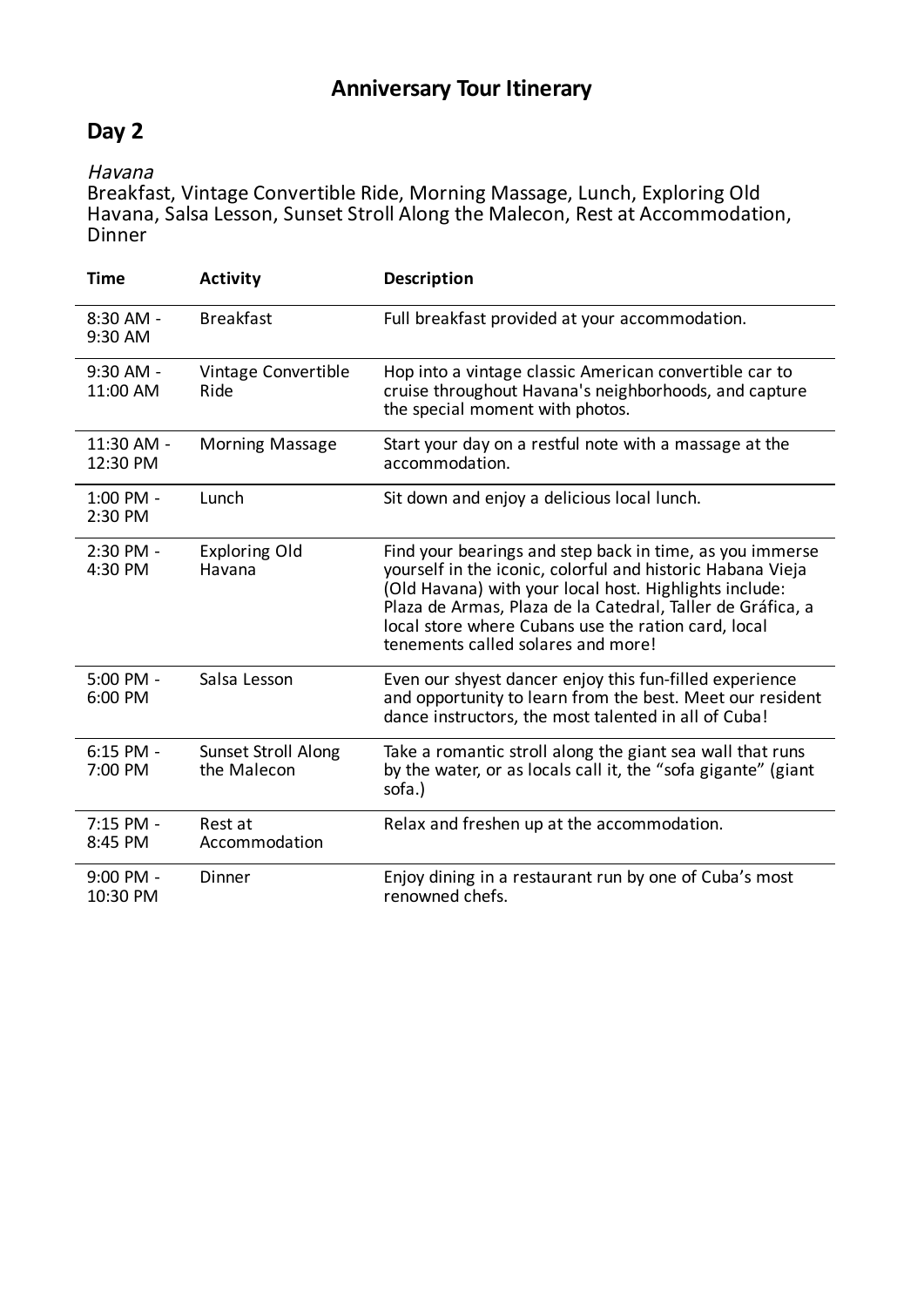### **Day 3**

Viñales

Breakfast, Depart for Viñales, Lunch in the Valley, Tobacco Country, Return to Havana and Rest at Accommodation, Dinner in Havana

| Time                    | <b>Activity</b>                                  | Description                                                                                                                                                                                                                                                                                                                                                                           |
|-------------------------|--------------------------------------------------|---------------------------------------------------------------------------------------------------------------------------------------------------------------------------------------------------------------------------------------------------------------------------------------------------------------------------------------------------------------------------------------|
| $8:00$ AM -<br>9:00 AM  | <b>Breakfast</b>                                 | Full breakfast provided at your accommodation.                                                                                                                                                                                                                                                                                                                                        |
| $9:00$ AM -<br>12:00 PM | Depart for Viñales                               | After a full breakfast, head out with your private driver<br>and guide to Viñales, a beautifully quaint Cuban town<br>nestled among soaring limestone cliffs and tobacco farms.                                                                                                                                                                                                       |
| 12:00 PM -<br>1:00 PM   | Lunch in the Valley                              | Enjoy traditional Cuban food in a quaint local restaurant<br>overlooking a beautiful view in the Viñales countryside.                                                                                                                                                                                                                                                                 |
| 1:00 PM -<br>4:00 PM    | <b>Tobacco Country</b>                           | Explore the tobacco country of Viñales with a local farmer<br>as your guide. Learn the history of the region and enjoy the<br>stunning views over a cup of freshly ground coffee before<br>riding on an oxcart to visit a family owned tobacco farm.<br>Watch as a seasoned cigar maker handrolls a perfect puro<br>while explaining the secret to the world renowned Cuban<br>cigar. |
| 6:30 PM -<br>8:00 PM    | Return to Havana<br>and Rest at<br>Accommodation | Arrive in Havana and relax at the accommodation.                                                                                                                                                                                                                                                                                                                                      |
| $8:00$ PM -<br>9:30 PM  | Dinner in Havana                                 | Dine at one of Havana's most beautiful restaurants, an<br>architectural treasure with quintessential Cuban ambiance                                                                                                                                                                                                                                                                   |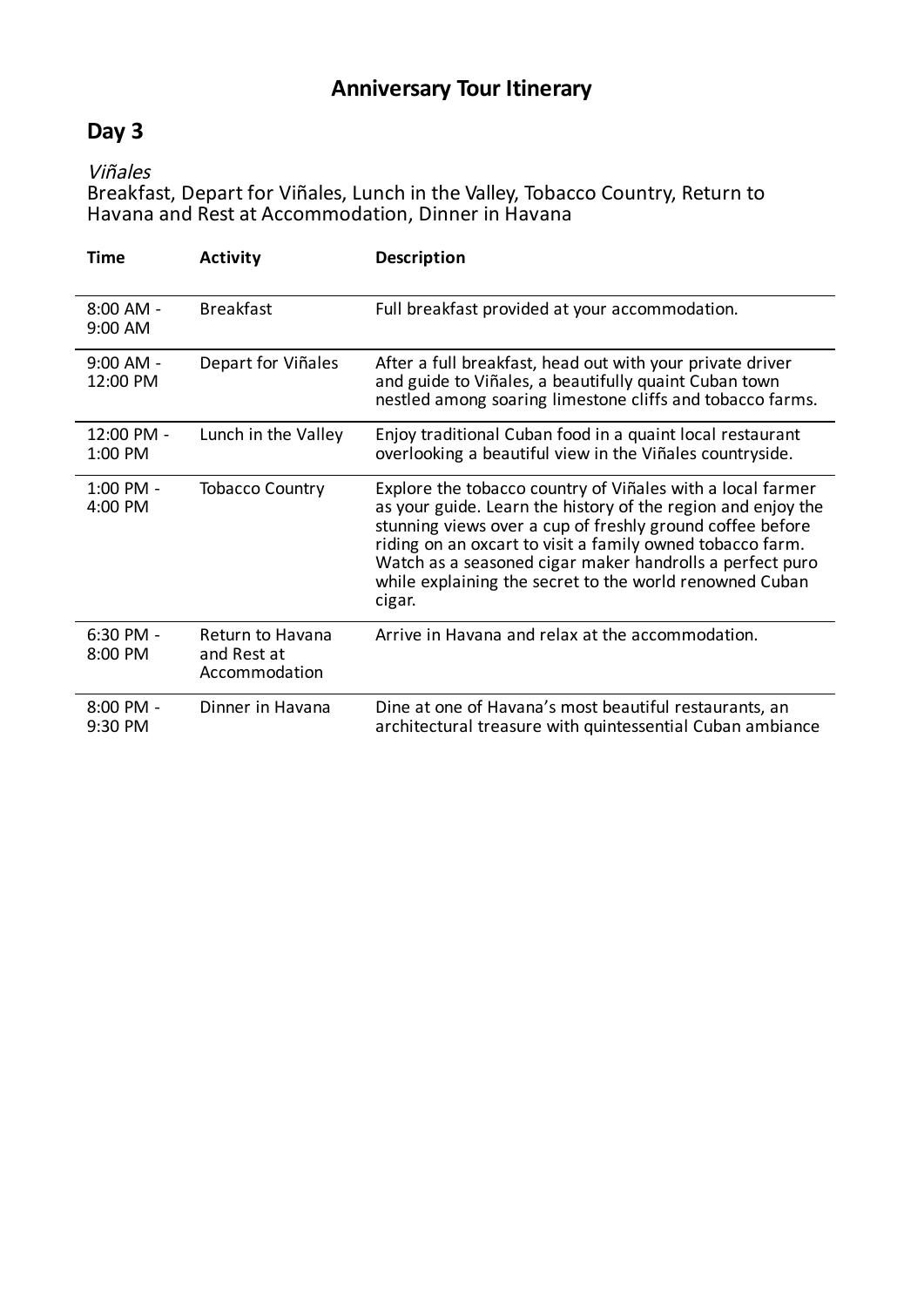### **Day 4**

#### Havana

Breakfast, Hotel Nacional, Private Cooking Class, El Gran Teatro de La Habana, National Museum of Fine Arts, Rum Tasting Experience, Rest at Accommodation, Private Dinner and Concert

| <b>Time</b>           | <b>Activity</b>                        | Description                                                                                                                                                                                                                                                                 |
|-----------------------|----------------------------------------|-----------------------------------------------------------------------------------------------------------------------------------------------------------------------------------------------------------------------------------------------------------------------------|
| 8:30 AM -<br>9:45 AM  | <b>Breakfast</b>                       | Full breakfast provided at your accommodation.                                                                                                                                                                                                                              |
| 9:45 AM -<br>10:45 AM | <b>Hotel Nacional</b>                  | Built in 1930 to resemble the Breakers Hotel in Palm<br>Beach, Florida, the art deco-neoclassical Hotel Nacional<br>is one of Havana's architectural symbols. Enjoy a cocktail<br>on the terrace and make sure to swing by their souvenir<br>shop!                          |
| 11:00 AM -<br>1:30 PM | <b>Private Cooking</b><br>Class        | Indulge your senses in the rich flavors and smells of<br>Cuban cuisine while learning to cook classic dishes and<br>cocktails alongside a local chef.                                                                                                                       |
| 1:45 PM -<br>2:30 PM  | El Gran Teatro de La<br>Habana         | Explore an architectural beauty that offers some of the<br>best Cuban music, theater, and classical dance.                                                                                                                                                                  |
| 2:45 PM -<br>4:00 PM  | National Museum of<br><b>Fine Arts</b> | View historic Cuban art not found anywhere else in the<br>world, in the visually stunning Museo Nacional de Bellas<br>Artes (National Museum of Fine Arts.)                                                                                                                 |
| 4:15 PM -<br>5:15 PM  | <b>Rum Tasting</b><br>Experience       | Relax and enjoy a rum tasting with a professional<br>sommelier. Sample different types of Cuban rum and<br>learn the proper way to taste it! Don't worry, the rum<br>tasting will be kid-friendly and have activities available to<br>keep your child busy while you relax. |
| 5:30 PM -<br>7:15 PM  | Rest at<br>Accommodation               | Relax and freshen up at the accommodation.                                                                                                                                                                                                                                  |
| 7:30 PM -<br>9:30 PM  | Private Dinner and<br>Concert          | Step into the picturesque courtyard of a Cuban home for a<br>romantic dinner and a private performance.                                                                                                                                                                     |